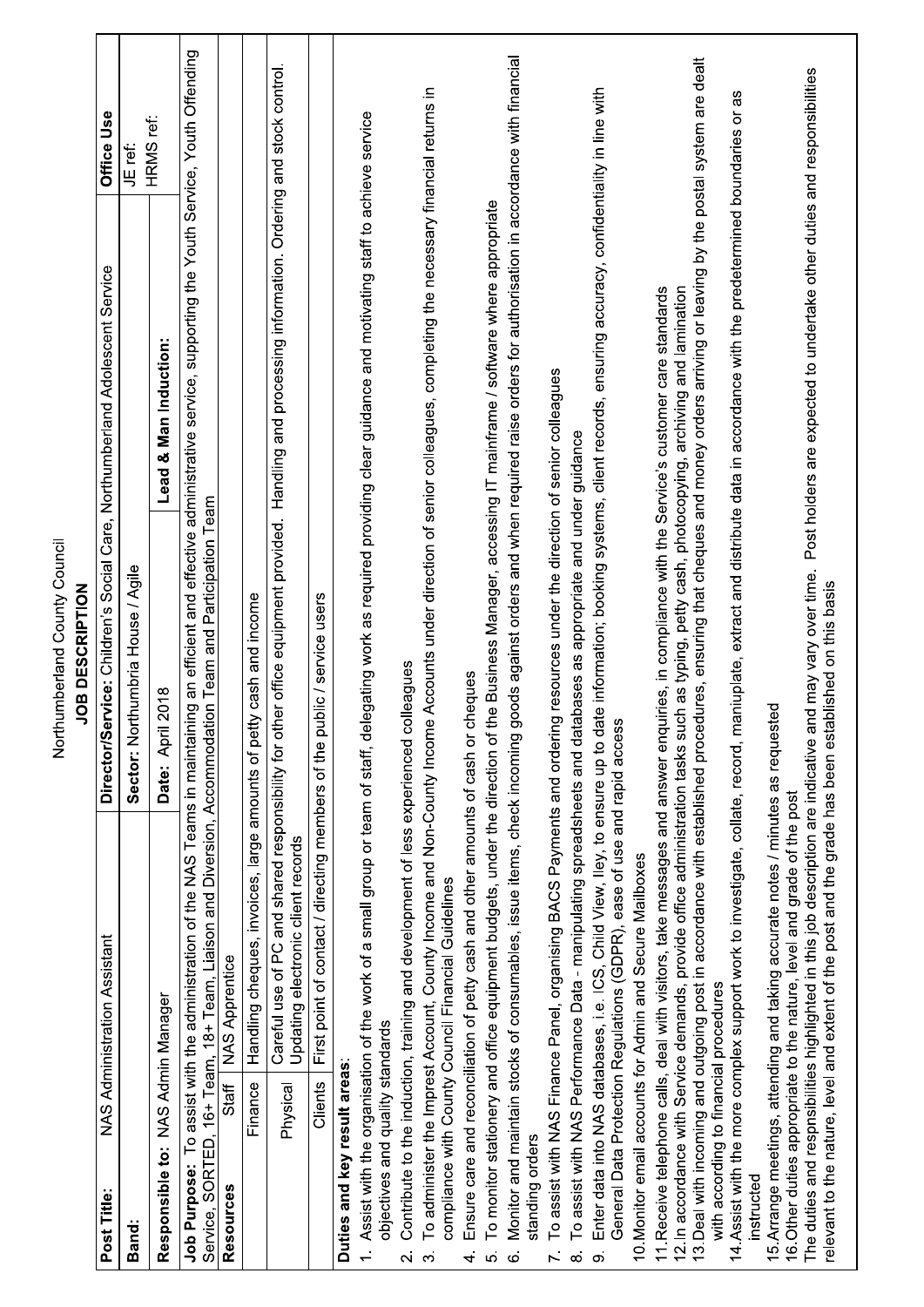| <b>Nork Arrangements</b> |                                                                                                                                       |
|--------------------------|---------------------------------------------------------------------------------------------------------------------------------------|
| Physical requirements:   | Activities normally undertaken in a seated position with some walking, bending or stretching and an occasional need to lift or carry. |
| ransport requirements:   |                                                                                                                                       |
| Norking patterns:        | 37 hours per week, day work. Flexible working hours may apply provided staff work collaboratively to provide cover for services.      |
| Norking conditions:      | Ainimal exposure to disagreeable, unpleasant or hazardous conditions.                                                                 |
|                          |                                                                                                                                       |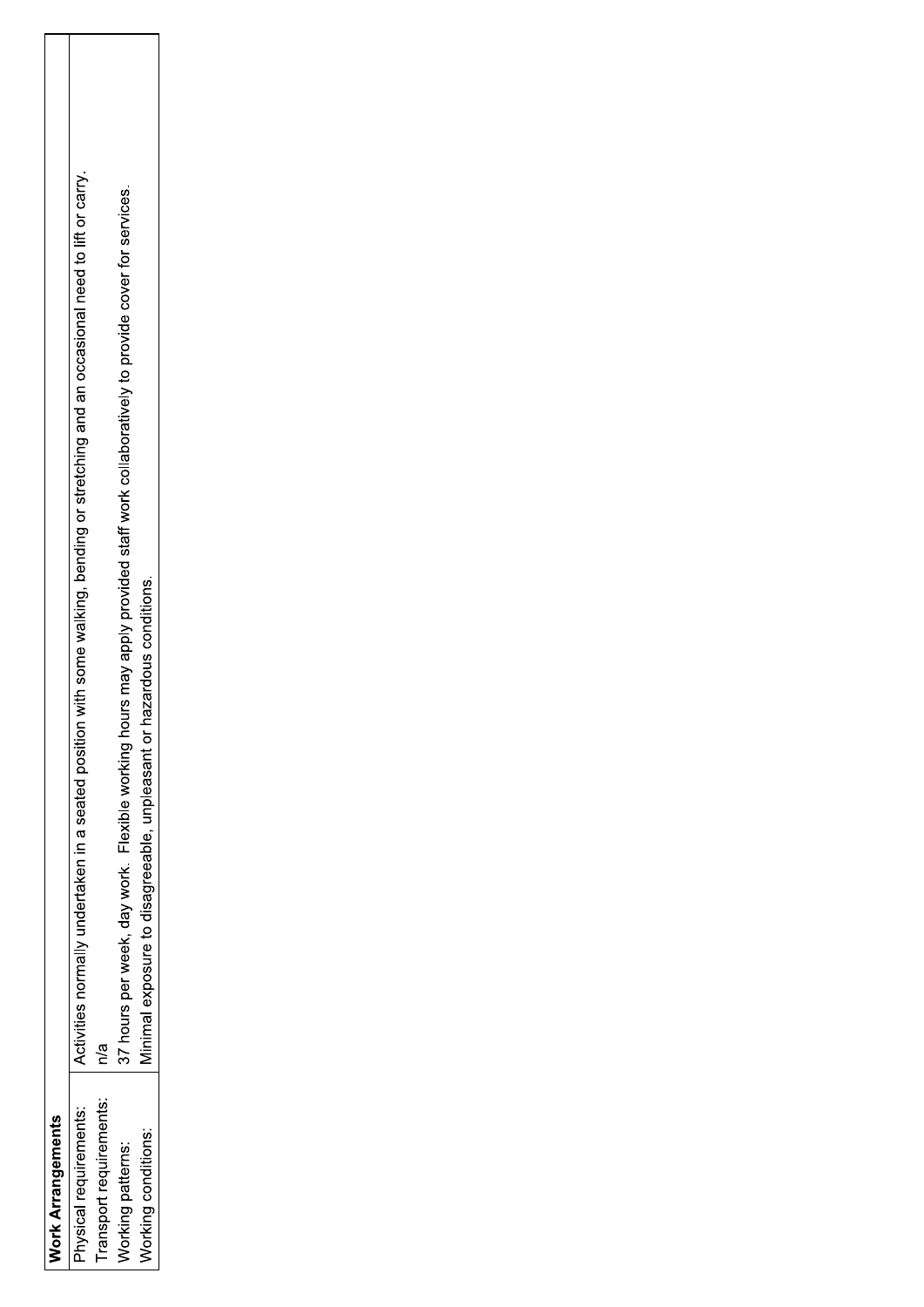## Northumberland County Council<br>PERSON SPECIFICATION

| <b>POST: NAS Administration Assistant</b>                                                                                                                       | SERVICE: Children's Social Care, Northumberland Adolescent Service          | Ref:      |
|-----------------------------------------------------------------------------------------------------------------------------------------------------------------|-----------------------------------------------------------------------------|-----------|
| Essential                                                                                                                                                       | <b>Desirable</b>                                                            | Assess by |
| Qualifications and Knowledge                                                                                                                                    |                                                                             |           |
| RSA II Typing / Text / Word Processing                                                                                                                          | NVQ Level 3 or equivalent in a business related discipline                  |           |
| Good general education demonstrating numeracy and literacy                                                                                                      | • A knowledge and understanding of the directorate's services               |           |
| NVQ Level 2 or equivalent in a business related discipline                                                                                                      |                                                                             |           |
| Experience                                                                                                                                                      |                                                                             |           |
| Considerable experience in a similar role covering a broad range of support tasks                                                                               | Practical experience of staff supervision                                   |           |
| and procedures                                                                                                                                                  | Some experience of financial systems and providing budgetary<br>information |           |
| Experience in using office applications on a personal computer / laptop                                                                                         | Experience of the directorate's services                                    |           |
| Skills and competencies                                                                                                                                         |                                                                             |           |
| Good listening skills                                                                                                                                           | Experience of working with the public<br>$\bullet$                          |           |
| Good written and verbal communication skills                                                                                                                    | • Advanced skills in Microsoft Office / Google applications                 |           |
| Ability to work within a clear policy of confidentiality                                                                                                        |                                                                             |           |
| Able to follow insturctions and procedures without constant supervision                                                                                         |                                                                             |           |
| Ability to prioritise and organise work of team and monitor work standards against<br>Ability to present budgetary information in a clear, concise written form |                                                                             |           |
| set guidelines                                                                                                                                                  |                                                                             |           |
| Ability to be persuasive, diplomatic and practical                                                                                                              |                                                                             |           |
| Ability to think clearly and meet deadlines                                                                                                                     |                                                                             |           |
| Skilled in using office applications on a personal computer                                                                                                     |                                                                             |           |
| with the<br>Knowledge of a broad range or work related tasks and procedures together                                                                            |                                                                             |           |
| operation of associated tools and equipment                                                                                                                     |                                                                             |           |
| Physical, mental and emotional demands                                                                                                                          |                                                                             |           |
| Normally works in a seated position with some standing, walking, stretching or lifting                                                                          |                                                                             |           |
| Regular periods of concentrated mental attention with some pressure from                                                                                        |                                                                             |           |
| deadlines, interruptions and conflicting demands                                                                                                                |                                                                             |           |
| Contact with clients or colleagues may result in some emotional demands                                                                                         |                                                                             |           |
| Reliable and good time-keeper                                                                                                                                   |                                                                             |           |
| Demonstrate integrity and upholds values and principles                                                                                                         |                                                                             |           |
| Commitment to providing a quality admin support service                                                                                                         |                                                                             |           |
| Promotes equal opportunities and diversity in all aspects of work                                                                                               |                                                                             |           |
| Appropriates follows instructions to achieve set objectives                                                                                                     |                                                                             |           |
| Works collaboratively to achieve team spirit                                                                                                                    |                                                                             |           |
| Adapts to change by adotping a flexible and cooperative attitude                                                                                                |                                                                             |           |